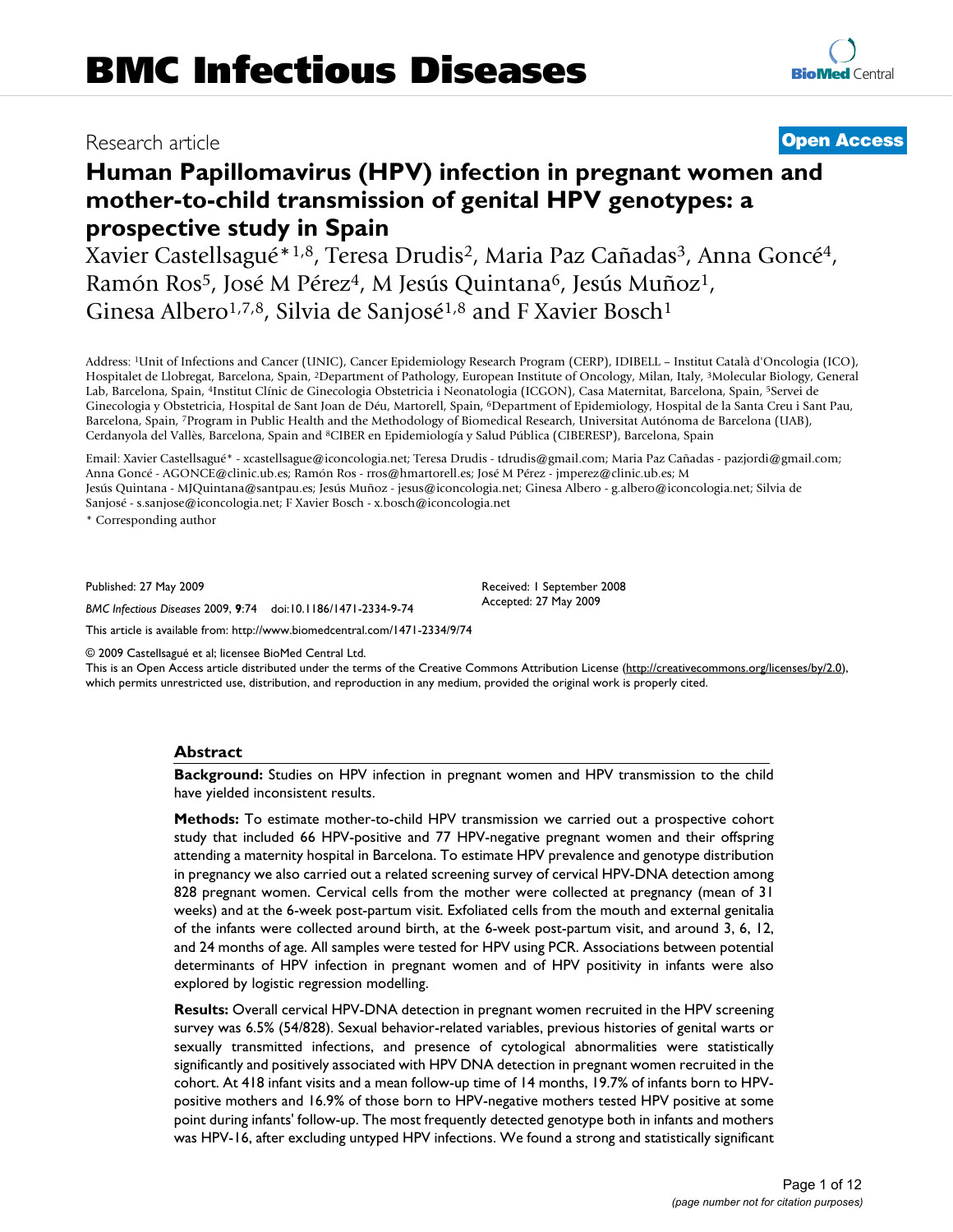association between mother's and child's HPV status at the 6-week post-partum visit. Thus, children of mothers' who were HPV-positive at the post-partum visit were about 5 times more likely to test HPV-positive than children of corresponding HPV-negative mothers ( $p = 0.02$ ).

**Conclusion:** This study confirms that the risk of vertical transmission of HPV genotypes is relatively low. HPV persistence in infants is a rare event. These data also indicate that vertical transmission may not be the sole source of HPV infections in infants and provides partial evidence for horizontal mother-to-child HPV transmission.

#### **Background**

Despite the overwhelming evidence for a sexual transmission of high-risk HPVs, other routes of transmission have been proposed. Several studies have explored whether HPVs can be vertically transmitted from mother to child by direct contact during labor, or horizontally through manipulation of the child with infected hands, bathing, towels and fomites (reviewed in [1,2]). Studies evaluating transmission of HPV from mother to infant and HPV persistence in newborns and children are conflicting and show a wide range of rates. Furthermore, a number of studies report HPV-DNA detection in infants born to HPV-DNA negative mothers. Thus, the mode of HPV acquisition in children, including vertical and horizontal transmission, remains a controversial issue [3].

To assess in a low-risk country the prevalence and determinants of HPV infection in pregnant women as well as perinatal transmission and persistence of HPV types, we carried out an HPV screening survey in pregnant women and a prospective study of HPV-positive and HPV-negative mothers and their infants.

# **Methods**

#### *Recruitment of subjects*

The project was initiated in 1995 by carrying out a prospective cohort study of pregnant women attending a public maternity hospital for prenatal care in urban Barcelona, Spain. The hospital covers mostly general, nonselected population in its catchment area. Pregnant women were selected according to their potential risk of HPV exposure as based on their history of high-risk sexual behavior, genital warts, abnormal colposcopy, and HPVrelated cervical lesions by cytology or histology. Emphasis was placed in recruiting high-risk women to procure a high yield of HPV-positive mothers and thus increase statistical power to properly study HPV transmission. A total of 115 consenting pregnant women were included and classified according to their risk of HPV exposure into high-  $(n = 73)$  and low-risk  $(n = 42)$  groups. At their first or second obstetric visit (mean pregnancy time 32.1 weeks, rank 30 to 34 weeks), consenting women were tested for cervical HPV-DNA status using a screening consensus primer PCR (see below). Since the yield of HPVpositive pregnant women was too low (4 of 42 women

and 24 of 73 women from the low- and high-risk group, respectively) to adequately assess mother-to-child HPV transmission, we extended the study by carrying out an HPV screening survey among unselected pregnant women to identify and recruit additional HPV-positive subjects for the prospective cohort study.

#### *HPV screening survey among unselected pregnant women*

Subjects for this HPV screening survey included 858 pregnant women consecutively attending the prenatal care clinic of the maternity hospital between 1997 and 2000. Consenting women were tested for cervical HPV-DNA status at their obstetric visit (mean pregnancy time 31 weeks, rank 29 to 33 weeks) using the same consensus primer PCR (see below) as that used in the initial cohort study. Women were included in the prospective cohort study only when a positive result was found (i.e. HPV-negative pregnant women from this HPV screening survey were not included in the prospective cohort study). Participation rates were not estimated and refusals were replaced by the next consenting women. This limitation should not bias our results as the purpose of the HPV screening survey was mainly the recruitment of additional HPV positive pregnant women to the prospective cohort study. Thirty women were excluded because the cervical samples collected were invalid for PCR testing leaving a total number of 828 women for the analysis of HPV prevalence among unselected pregnant women. Women from this survey that were not recruited into the prospective cohort study (those testing HPV-negative) did not receive the risk-factor questionnaire (see below).

#### *Prospective cohort study*

Women in the final prospective cohort study included those from the initial cohort  $(n = 115)$  and all HPV-positive women from the HPV screening survey ( $n = 54$ ) along with their offspring. At the enrollment visit, performed between 2 and 12 weeks after the HPV screening visit, all 169 women signed a written informed consent and were administered a full standardised questionnaire by personal interview that included socioeconomic, reproductive, sexual behavior, and risk factor variables. A standardised clinical form was also used to systematically collect all relevant clinical parameters during pregnancy, labor, and follow up visits. The questionnaires and clinical forms were only col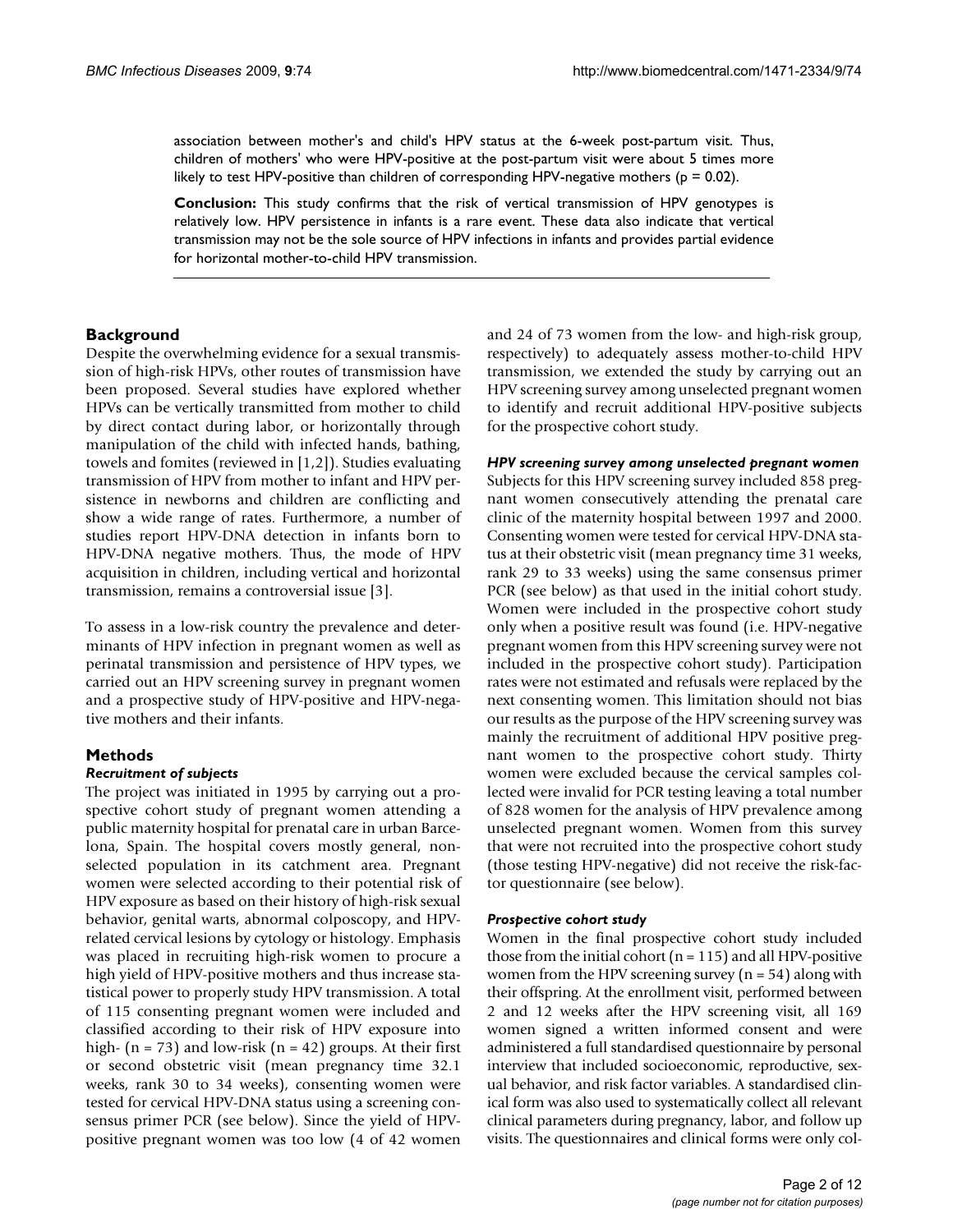lected for the women participating in the prospective cohort study but not for the group of women that tested HPV-negative in the HPV screening survey.

#### *Cervical samples and follow-up*

Cervical samples from each woman were collected using a dry swab (Eurotubo® collection swab, Spain), at two time points: at the pregnancy visit (mean pregnancy times: 32.1 weeks for women in the initial cohort; and 31 weeks for women in the HPV screening survey), and at the 6 week postpartum visit. All samples were screened for cytological abnormalities.

Mouth and anogenital exfoliated cells from all infants were collected for HPV-DNA detection, using the same device as that used for mothers, at or around birth (between 0 and 6 days), at or around 6 weeks, and at or around 3, 6, 12, and 24 months of age. Genital samples from boys were obtained by gently rubbing the penis glans and the inner mucosal part of the prepuce. The penile shaft was not sampled. Genital samples from girls were obtained by gently rubbing throughout the mucosal part of the vulva. Mouth samples were obtained by firmly rubbing the dors of the tongue, mucosal part of the cheeks and the hard palate, using a single swab. Particular care was taken with sample collection procedures to prevent cross-contamination between subjects and different anatomical sites by using disposable equipment and changing bed lining and gloves for each woman. All the samples from recruited infants were mostly collected by the same pediatrician (JMP) throughout the study. Since the initial anal specimens did not yield sufficient DNA for adequate HPV testing, collection of anal samples was discontinued early in the follow-up and the few results obtained for this site were not considered in our analyses. All samples were sent to the laboratory, suspended in 1 mL of 0.1 M PBS (phosphate buffered saline), transferred to clean sterile eppendorf tubes and kept frozen at -20°C until processed.

At each visit a physical examination of the child that included also a clinical inspection of the oral cavity and the external anogenital area was performed.

# *HPV-DNA detection and genotyping*

DNA extraction was performed using 200 μL of cervical or oral cells suspensions and 400 μL from genital cells using the Qiamp Viral DNA kit (QIAGEN, Hilden, Germany) in accordance with the manufacturer's instructions.

Amplification was performed using 5 μL extracted DNA with the consensus primers MY09/MY11, which amplify a fragment from the L1 HPV gene [4]. PCR was performed in 50 μL of reaction mixture containing 2.2 mM MgCl2, 10 mM Tris HCl, 50 mM KCl, 2 μM of dNTPs, 1 μM of d-UTP-digoxigenin (DIG), 25 pmol of each primer and 1 U

of Taq polimerase (Roche Diagnostics S.L.). PCR was carried out with the following cycling parameters: 95°C 1 min, 55°C 1 min, and 72°C 1 mim for 40 repeating cycles. PC04/GH20 primers were used to amplify a fragment of the Human β-globin gene as internal control of DNA integrity and absence of PCR inhibitors [5]. Generic HPV and type-specific biotinylated probes were immobilised on a strepavidin-coated microtiter plate. DIGlabeled PCR products were denatured, hybridised under stringent conditions, and detected using peroxidase-conjugated anti-digoxigenin antibody with colorimetric substrate. PCR products positive with the generic probe hybridization were also tested with HPV 6, 11, 16, 18, 31, 33 and 39 specific probes to asses type-specific positivity. Positive samples by the generic probe that failed to hybridize type-specific probes were classified as untyped and labeled HPV X.

All specimens were processed blindly to child or mother HPV-risk or HPV DNA initial status. Each PCR run included DNA extraction and HPV negative controls. Particular care was taken to prevent carry-over contamination by separating pre- and post-PCR areas.

#### *Statistical analyses*

HPV prevalence was estimated among women at the pregnancy visit and at the 6-week postpartum visit. HPV prevalence estimates in pregnant women did not include those in the initial cohort study as these women were selected according to their risk of HPV exposure and would yield an overestimated HPV prevalence. Determinants of both HPV positivity in pregnant women and in their offspring were explored by multivariate unconditional logistic regression models to estimate prevalence odds ratios (ORs) and 95 percent confidence limits. ORs where adjusted by age in tertiles (<29, 29–33, >33). Even though these women were selected based on their HPV status and thus biased towards HPV positivity, this should not affect the validity of exploring potential risk factors for HPV infection in pregnant women.

HPV prevalence in infants and mother to child transmission rates were estimated at the perinatal period (0 to 6 days of life), at the 6-week postpartum visit and, since few HPV positive samples were detected after the 6-week visit, all childrens' HPV results from successive visits (3 months throughout 24 months) were combined in one single prevalence estimate. Overall and type-specific HPV transmission rates were also estimated at any point during follow-up. Estimates are given according to the HPV status of the mother at pregnancy and at the 6-week postpartum visit. HPV type-specific concordance among paired mother-child samples was estimated among the HPV-positive samples that could be genotyped. Paired samples with HPV X were not counted as concordant.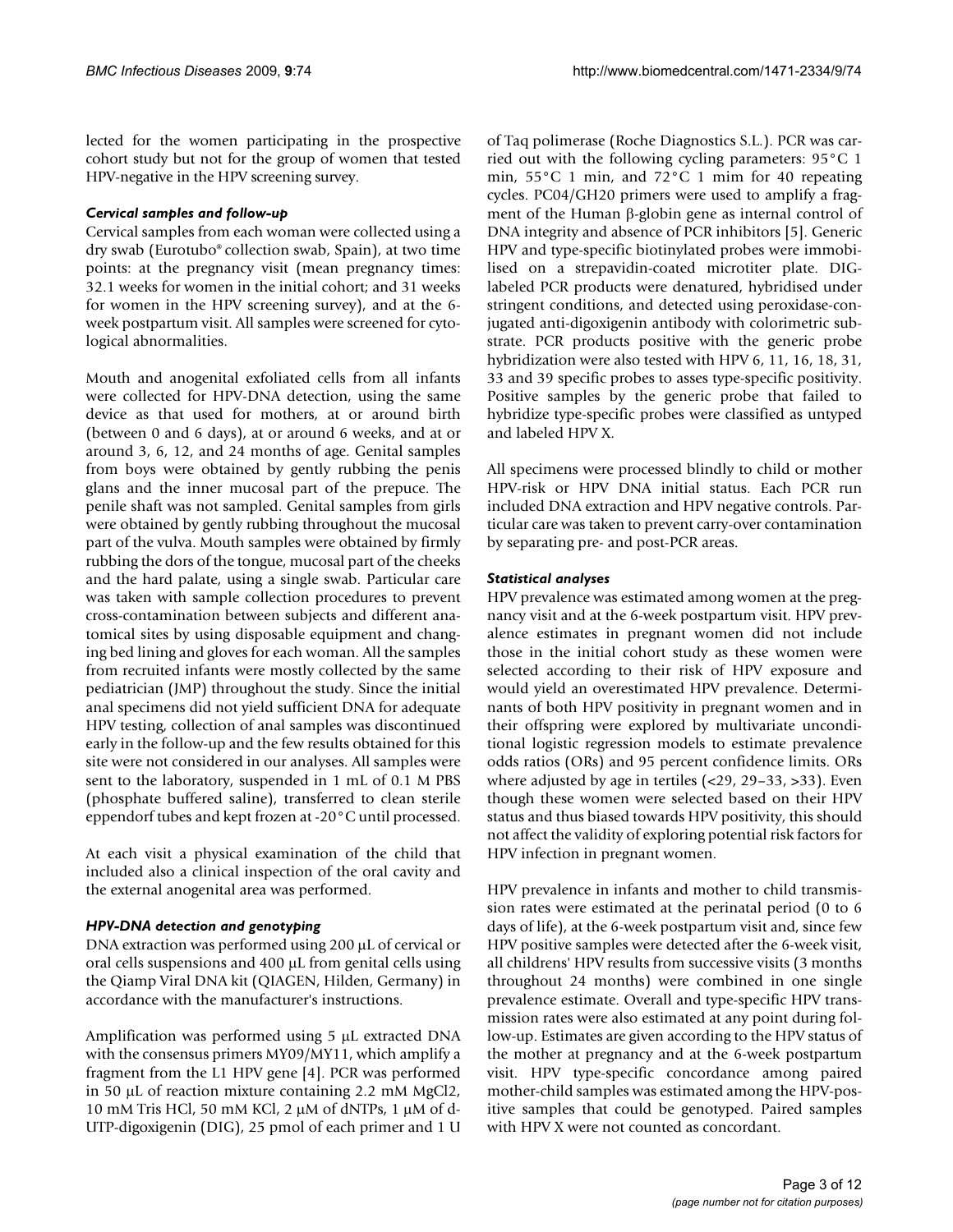Two parameters were used to explore horizontal transmission: HPV positivity rates in infants born to HPV-negative mothers, and the correlation between HPV status in the mother and HPV status in the child in paired motherchild samples simultaneously collected at the 6-week visit.

All women participating in the cohort study signed a written informed consent. Protocols were approved by the local ethical committees of the Maternity Hospital, where the study was carried out, and the Ciutat Sanitaria i Universitaria de Bellvitge, where the coordinating center of the study was located.

# **Results**

#### *HPV detection among pregnant women*

Of the initial 169 recruited pregnant women (115 from the initial cohort and 54 from the HPV screening survey), 82 (28 from the initial cohort and 54 from the HPV screening survey) were HPV positive at the pregnancy visit. The genotype distribution in these HPV-positive samples from pregnant women was in descending order of frequency: HPV 16 (32.9%), HPV X (28.0%), HPV 6/11 (25.6%), HPV 31 (11.0%), HPV 39 (9.8%), HPV 18 (7.3%), HPV 33 (3.7%). Multiple types were present in 14 women (17.1%). The most frequent combinations among these were co-infection of HPV 16 with other types (50.0%) and co-infection of HPV 31 with HPV 39 (35.7%). Cervical HPV prevalence in the unselected group of pregnant women from the HPV screening survey was 6.5% (54/828; 95% CI: 4.9%–8.4%).

#### *Baseline characteristics of subjects in the cohort*

Of the initial 169 recruited women with a known HPV-DNA status, 26 mother-infant pairs (16 from the initial cohort and 10 from the HPV screening survey) were excluded from the prospective cohort study because no adequate sample from the child could be obtained for HPV testing neither at birth nor at any of the subsequent follow-up visits. Of the 26 excluded pairs, 16 (6 from the initial cohort and 10 from the HPV screening survey) were HPV positive. The distribution of HPV types in these 16 excluded HPV-positive women did not statistically differ from the 66 HPV-positive women finally included in the cohort ( $p = 0.23$ ). Thus, the final prospective cohort study included 143 mother-infant pairs with a valid PCR result.

A total of 418 study visits were performed with a mean follow-up time of 14 months. All pregnancies ended on single births.

The characteristics of the 143 women and infants enrolled in the prospective cohort study along with the obstetric clinical details are detailed in Table 1.

As shown in Table 2 of the 143 pregnant women included in the cohort, 46.2% (66/143) tested positive for HPV- DNA during pregnancy. Excluding untyped infections, HPV 16 singly (25.8%) or in combination with other types (10.6%) was the most frequently detected type, followed by HPV 6/11 (15.2%), HPV 31 singly or with other types (9.1%), HPV 18 (6.1%), HPV 33 singly or with other types (3%), and HPV 39 (1.5%). The proportion of untyped infections (HPV X) was 28.8%.

#### *Determinants of HPV infection in pregnant women in the cohort*

The age-adjusted analyses to identify determinants of cervical HPV infection in pregnant women yielded the expected pattern of established risk factors for HPV infection (Table 3). No associations were found with marital status, tobacco smoking, parity, OC use and dietary varia-

|                               | Table 1: Baseline characteristics of the 143 women included in |  |  |
|-------------------------------|----------------------------------------------------------------|--|--|
| the prospective cohort study. |                                                                |  |  |

| <b>Characteristics</b>                | <b>Number</b><br>$(n = 143)$ | %               |
|---------------------------------------|------------------------------|-----------------|
| Age                                   |                              |                 |
| $\leq 25$                             | 22                           | 15.4            |
| $26 - 30$                             | 45                           | 31.5            |
| $31 - 35$                             | 52                           | 36.4            |
| $\geq 36$                             | 24                           | 16.8            |
| <b>Marital status</b>                 |                              |                 |
| Married                               | 99                           | 69.2            |
| Cohabiting                            | 37                           | 25.9            |
| Single                                | 2                            | $\mathsf{I}$ .4 |
| Separated                             | 5                            | 3.5             |
| <b>Number of previous pregnancies</b> |                              |                 |
| 0                                     | 46                           | 32.2            |
| I                                     | 47                           | 32.9            |
| 2                                     | 34                           | 23.8            |
| 3                                     | П                            | 7.7             |
| $\geq 4$                              | 5                            | 3.5             |
| Parity                                |                              |                 |
| 0                                     | 65                           | 45.5            |
| L                                     | 53                           | 37.1            |
| $\overline{2}$                        | 22                           | 15.4            |
| $3 - 4$                               | 3                            | 2.1             |
| Weeks of pregnancy at delivery        |                              |                 |
| $\leq$ 37<br>$38 - 39$                | 13                           | 9.1<br>55.9     |
| $\geq 40$                             | 80<br>50                     | 35.0            |
| <b>Type of delivery</b>               |                              |                 |
| Eutocic                               | 86                           | 60.1            |
| Instrumental                          | 38                           | 26.6            |
| Cesarean section                      | 19                           | 13.3            |
| Duration of delivery (hours)          |                              |                 |
| $\leq$ 1                              | $\overline{13}$              | 9.1             |
| $I - 5$                               | 75                           | 52.4            |
| $6 - 10$                              | 47                           | 32.9            |
| >10                                   | 8                            | 5.6             |
| <b>Fetal stress during labor</b>      |                              |                 |
| Yes                                   | П                            | 8.0             |
| No                                    | 127                          | 92.0            |
| Unknown                               | 5                            |                 |
|                                       |                              |                 |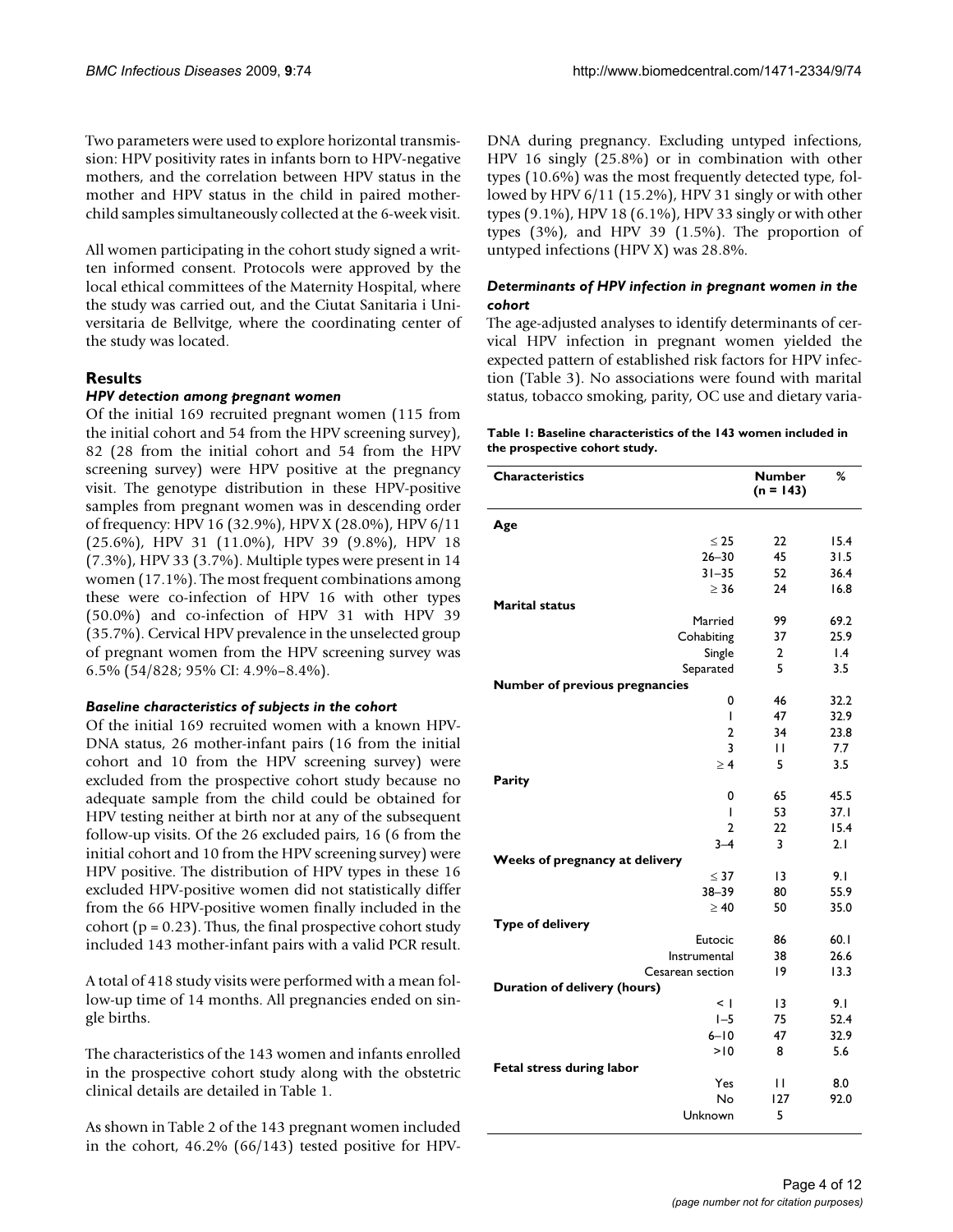#### **Table 2: HPV results in mothers and infants included in the prospective cohort study.**

|                                                                       |                               | <b>Number</b><br>$(n = 143)$ | %    | (95% CI)        |
|-----------------------------------------------------------------------|-------------------------------|------------------------------|------|-----------------|
| Mothers' HPV-DNA status at pregnancy                                  |                               |                              |      |                 |
|                                                                       | Positive/Tested               | 66/143                       | 46.2 | $(37.8 - 54.7)$ |
| Type distribution among HPV positive:                                 | <b>HPV 6,11</b>               | $ 0\rangle$                  | 15.2 |                 |
|                                                                       | HPV 16                        | 17                           | 25.8 |                 |
|                                                                       | HPV 18                        | 4                            | 6.1  |                 |
|                                                                       | HPV 31                        | $\mathbf{I}$                 | 1.5  |                 |
|                                                                       | <b>HPV 33</b>                 | $\mathbf{I}$                 | 1.5  |                 |
|                                                                       | <b>HPV 39</b>                 | $\mathbf{I}$                 | 1.5  |                 |
|                                                                       | HPV $16 +$ other types        | 7                            | 10.6 |                 |
|                                                                       | $HPV$ 31 + other types        | 5                            | 7.6  |                 |
|                                                                       | $HPV$ 33 + other types        | $\mathbf{I}$                 | 1.5  |                 |
|                                                                       | <b>HPV X</b>                  | 9                            | 28.8 |                 |
| Mothers' HPV-DNA prevalence at 6 weeks postpartum                     |                               |                              |      |                 |
|                                                                       | Positive/Tested               | 25/118                       | 21.2 | $(14.2 - 29.7)$ |
| Type distribution among HPV positive:                                 |                               |                              |      |                 |
|                                                                       | <b>HPV 6.11</b>               | 4                            | 16.0 |                 |
|                                                                       | <b>HPV 16</b>                 | 8                            | 32.0 |                 |
|                                                                       | HPV 18                        | $\overline{2}$               | 8.0  |                 |
|                                                                       | HPV 16 + other types          | $\overline{2}$               | 8.0  |                 |
|                                                                       | HPV $18 +$ other types        | $\mathbf{I}$                 | 4.0  |                 |
|                                                                       | $HPV$ 31 + other types        | $\overline{2}$               | 8.0  |                 |
|                                                                       | $HPV$ 39 + other types        | $\mathbf{I}$                 | 4.0  |                 |
|                                                                       | HPV X                         | 5                            | 20.0 |                 |
| Infants' HPV-DNA positivity (positive/tested)                         |                               |                              |      |                 |
|                                                                       | Between 0 and 6 days          | 7/117                        | 6.0  | $(2.4 - 11.9)$  |
|                                                                       | 6 weeks after birth           | 14/110                       | 12.7 | $(7.1 - 20.4)$  |
|                                                                       | Between 3 and 24 months       | 8/88                         | 9.1  | $(4.0 - 17.1)$  |
|                                                                       | At any point (0 to 24 months) | 26/143                       | 18.2 | $(12.2 - 25.5)$ |
| Type distribution among HPV positive (at any point during follow-up): |                               |                              |      |                 |
|                                                                       | HPV X                         | 10                           | 38.5 |                 |
|                                                                       | HPV 16                        | 8                            | 30.8 |                 |
|                                                                       | <b>HPV 6/11</b>               | 6                            | 23.1 |                 |
|                                                                       | HPV 18                        | T                            | 3.8  |                 |
|                                                                       | HPV 31                        | T                            | 3.8  |                 |
| Infants' HPV positivity by mother's HPV-DNA status (positive/tested)  |                               |                              |      |                 |
|                                                                       | Born to HPV negative mothers  | 13/77                        | 16.9 | $(9.3 - 27.1)$  |
|                                                                       | Born to HPV positive mothers  | 13/66                        | 19.7 | $(10.9 - 31.3)$ |
| Origin of HPV positive samples in children                            |                               |                              |      |                 |
|                                                                       | Oral                          | 16                           | 51.6 |                 |
|                                                                       | Genital                       | 15                           | 48.4 |                 |

bles (data not shown). The number of sexual partners before age 20, a history of previous STDs, and, to a lesser extent, an early age at first sexual intercourse, were the determinants most strongly related to HPV-DNA detection during pregnancy.

As expected we found a strong association between HPV positivity and presence of cervical lesions (LSIL or worse). All HSIL cases tested HPV positive being HPVs 16, 18, and HPV X the most frequently detected types among women with HSIL.

#### *HPV positivity in infants*

At 418 infant visits and a mean follow-up time of 14 months, overall prevalence of HPV in infants at any visit was 18.2% (Table 2). The most frequently detected types in infants after excluding untyped infections were HPV 16, followed by HPV 6/11 and HPV 18 and 31. HPV positivity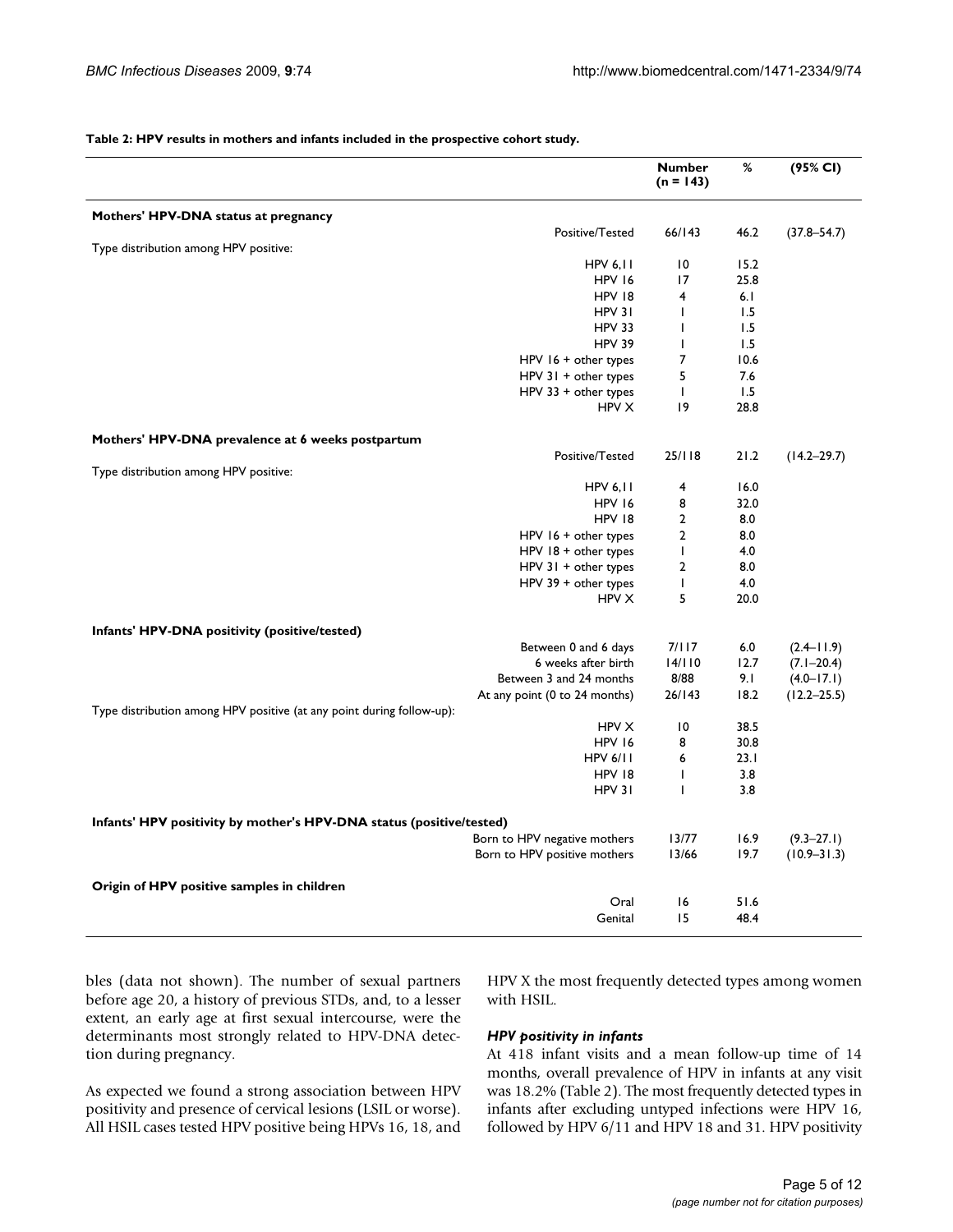|                                               |                    | <b>HPV</b><br><b>Positive/tested</b><br>$(n = 66/143)$ | <b>HPV-positive</b><br>$(\%)$ | <b>OR</b> | (95% CI)         |
|-----------------------------------------------|--------------------|--------------------------------------------------------|-------------------------------|-----------|------------------|
| Age                                           |                    |                                                        |                               |           |                  |
|                                               | $\leq 20$          | 3/4                                                    | 75.0                          | 1.0       | Reference        |
|                                               | $21 - 25$          | 10/18                                                  | 55.6                          | 0.42      | $(0.04 - 4.82)$  |
|                                               | $26 - 30$          | 17/45                                                  | 37.8                          | 0.20      | $(0.02 - 2.11)$  |
|                                               | $31 - 35$          | 21/52                                                  | 40.4                          | 0.23      | $(0.02 - 2.32)$  |
|                                               | $\geq 36$          | 15/24                                                  | 62.5                          | 0.56      | $(0.05 - 6.19)$  |
|                                               | Chi-square p-value | 0.16                                                   |                               |           |                  |
| <b>Marital Status</b>                         |                    |                                                        |                               |           |                  |
|                                               | Married            | 41/99                                                  | 41.4                          | 1.0       | Reference        |
|                                               | Cohabiting         | 20/37                                                  | 54.1                          | 1.78      | $(0.81 - 3.90)$  |
|                                               | Single             | 1/2                                                    | 50.0                          | 1.62      | $(0.10 - 27.30)$ |
|                                               | Separated          | 4/5                                                    | 80.0                          | 4.09      | $(0.42 - 40.26)$ |
|                                               | Chi-square p-value | 0.25                                                   |                               |           |                  |
| Age at first intercourse                      |                    |                                                        |                               |           |                  |
|                                               | $\leq$ 17          | 27/42                                                  | 64.3                          | 1.0       | Reference        |
|                                               | 18-19 yrs          | 15/35                                                  | 42.9                          | 0.38      | $(0.15 - 1.00)$  |
|                                               | $\geq 20$ yrs      | 13/37                                                  | 35.1                          | 0.29      | $(0.11 - 0.76)$  |
|                                               | Unknown            | 11/29                                                  |                               |           |                  |
|                                               | Chi-square p-value | 0.03                                                   |                               |           |                  |
| No. of sexual partners before 20 years of age |                    |                                                        |                               |           |                  |
|                                               | 0                  | 5/24                                                   | 20.8                          | 1.0       | Reference        |
|                                               | T                  | 29/58                                                  | 50.0                          | 3.45      | $(1.12 - 10.67)$ |
|                                               | $\geq 2$           | 21/32                                                  | 65.6                          | 7.23      | $(2.05 - 25.50)$ |
|                                               | Unknown            | 11/29                                                  |                               |           |                  |
|                                               | Chi-square p-value | 0.004                                                  |                               |           |                  |
| Lifetime no. of sexual partners               |                    |                                                        |                               |           |                  |
|                                               | $\mathbf{I}$       | 17/44                                                  | 38.6                          | 1.0       | Reference        |
|                                               | $2 - 4$            | 17/39                                                  | 43.6                          | 1.22      | $(0.50 - 2.95)$  |
|                                               | $\geq 5$           | 21/31                                                  | 67.7                          | 3.17      | $(1.19 - 8.41)$  |
|                                               | Unknown            | 11/29                                                  |                               |           |                  |
|                                               | Chi-square p-value | 0.04                                                   |                               |           |                  |
| Previous history of genital warts             |                    |                                                        |                               |           |                  |
|                                               | No                 | 28/70                                                  | 40.0                          | 1.0       | Reference        |
|                                               | Yes                | 23/39                                                  | 59.0                          | 2.15      | $(0.96 - 4.82)$  |
|                                               | Unknown            | 15/34                                                  |                               |           |                  |
|                                               | Chi-square p-value | 0.06                                                   |                               |           |                  |
| Previous history of STD                       |                    |                                                        |                               |           |                  |
|                                               | No                 | 37/92                                                  | 40.2                          | 1.0       | Reference        |
|                                               | Yes                | 14/17                                                  | 82.4                          | 6.82      | $(1.82 - 25.62)$ |
|                                               | Unknown            | 15/34                                                  |                               |           |                  |
|                                               | Chi-square p-value | 0.001                                                  |                               |           |                  |
| <b>Cytology results</b>                       |                    |                                                        |                               |           |                  |
|                                               | Normal             | 49/120                                                 | 40.8                          | 1.0       | Reference        |
|                                               | <b>ASCUS</b>       | 1/1                                                    | 100                           | 1.0       |                  |
|                                               | $\geq$ LSIL        | $12/17$                                                | 70.6                          | 3.15      | $(1.03 - 9.61)$  |
|                                               | Unknown            | 4/5                                                    |                               |           |                  |
|                                               | Chi-square p-value | 0.02                                                   |                               |           |                  |
|                                               |                    |                                                        |                               |           |                  |

**Table 3: Selected determinants of HPV infection in pregnant women recruited in the prospective cohort study.**

Models adjusted by age ( $\leq$  28, 29-33,  $\geq$  34 years)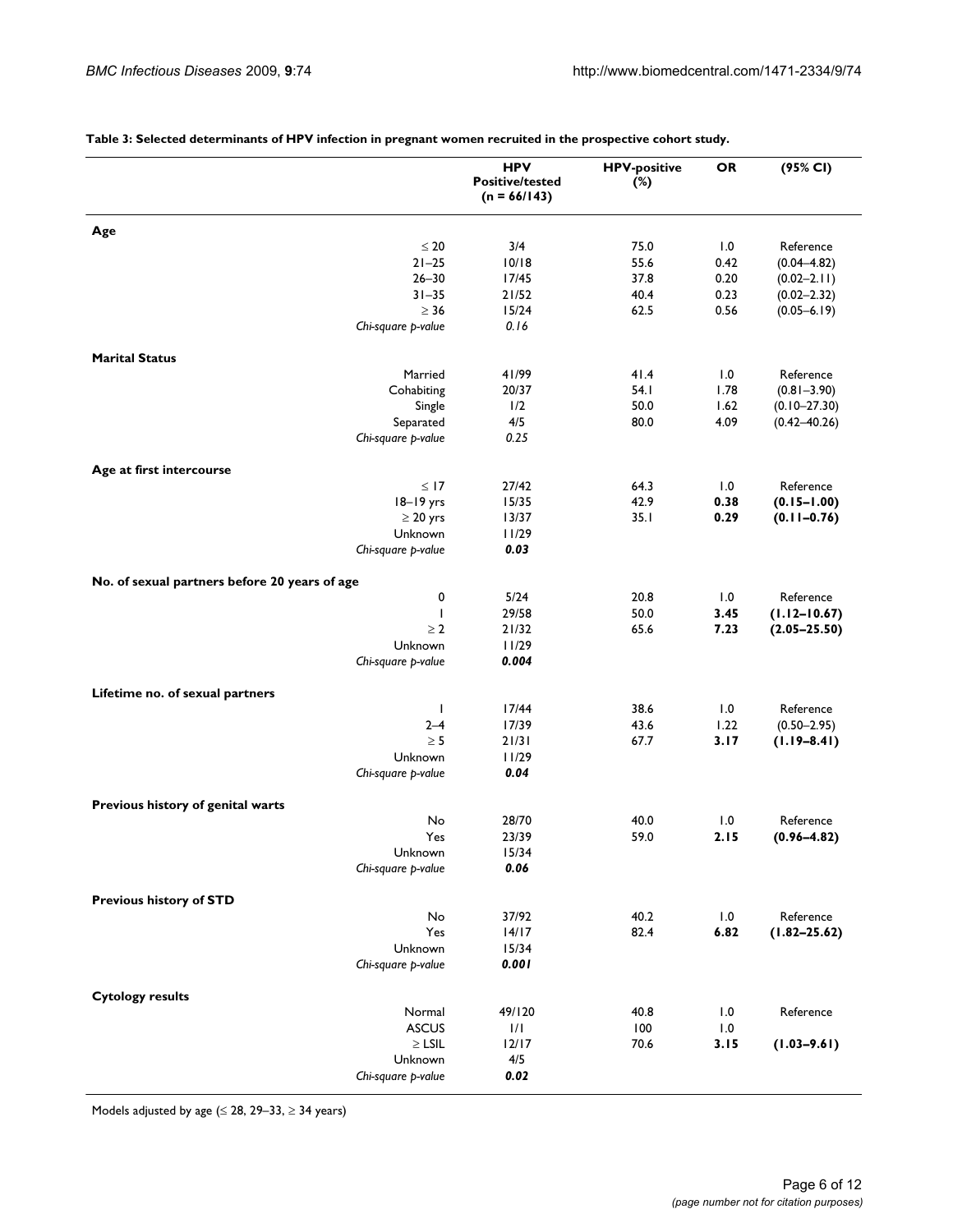in infants was not related to the site from which the samples were collected: 51.6% versus 48.4% of the oral and genital specimens were positive for HPV-DNA, respectively. HPV status concordance between oral and genital samples was 93%. Of the 26 infants that tested HPV positive at any point during follow-up, a valid PCR result from both the oral and the genital sites was obtained in 26 pairs. In 24 of these oral-genital pairs the HPV status was discordant, in one pair the detected types were concordant for HPV 11 and in the other pair the types were not concordant.

#### *Determinants of HPV infection in children*

Table 4 summarizes the results of the analyses exploring putative risk factors for HPV infection in children at any time during follow-up. None of the clinical, obstetric and sexual behavior-related characteristics of the mother was associated with HPV detection in the children. The only determinants associated with HPV-DNA detection in the offspring were the mother's HPV status at the postpartum visit and, inversely, mother's past use of hormonal contraception. Thus, at the 6-week post-partum visit, children of mothers who were HPV-positive at the post-partum visit were about 5 times more likely to test HPV-positive than children of corresponding HPV-negative mothers (27.3% vs. 7.2%, respectively; age-adjusted OR = 4.8; 95% CI, 1.4–16.9;  $p = 0.02$ ). Mothers testing HPV positive both at the pregnancy visit and at the post-partum visit, were twice more likely than mothers testing negative at both visits to have HPV-positive children at any time during follow-up (29.2% versus 15.4%, respectively: ageadjusted OR =  $2.3$ ,  $95\%$  CI, 0.8-7.1). However, the increased risk didn't reach statistical significance.

# *Mother to child HPV transmission*

As shown in Table 5, 19.7% of the 66 infants born to HPVpositive mothers and 16.9% of the 77 infants born to HPV-negative mothers tested HPV-DNA positive at some point during follow-up ( $p = 0.7$ ). As also shown in Table 4, we found a statistically significant association between HPV status in mothers' and children's samples collected at the 6-week visit:  $27.3\%$  versus 7.2%, respectively (p = 0.02). We also found an association between mother's HPV status at the post-partum visit and infant's HPV positivity at any time during follow-up ( $p = 0.03$ ). There was no association between mother's HPV status at pregnancy and child's HPV status at any of the follow-up visits. Table 5 also shows that the type-specific concordance in paired mother-child samples was low at any of the visits. The overall distribution of HPV types among mothers at pregnancy was not statistically significantly different from that among infants at any time  $(p = 0.80)$ 

# *HPV persistence in mothers and infants*

A total of 118 women had valid PCR results both at pregnancy and at the post-partum visit. Among women HPV- positive at pregnancy HPV status persistence up to the post-partum visit was 46.2% (24/52). New infections at the post-partum visit among HPV-negative women at pregnancy occurred in only one woman (1.5%, 1/66). Thus, there was a strong association between HPV status at pregnancy and HPV status in the mother at the postpartum visit (p < 0.0001). Type-specific concordance among HPV-positive women between pregnancy and post-partum visit was 100% (17/17 after excluding 7 women with HPV X at either visit). The overall type-specific distribution of HPV-positive mothers at pregnancy was not statistically significantly different from that at the post-partum visit ( $p = 0.83$ ). Of the 19 mothers that tested HPV X at pregnancy only 2 were HPV X persistent at the post-partum visit, 9 became HPV negative, 3 became HPV-16 positive, and in the remaining 5, no PCR result was available at the post-partum visit.

Of the 26 children that tested HPV positive at some point during follow-up, 18 had at least two consecutive samples to assess HPV persistence. Three (16.7%) had two consecutive HPV-positive samples and in two of them (11.1%) there was genotype-specific persistence. In the remaining 15 infants (83.3%) their first HPV-positive sample was followed by a subsequent HPV-negative sample. There was no statistical evidence that the distribution of HPV types detected from the infants changed over time (data not shown). At the end of the study none of the infants developed oral, anogenital or cutaneous, macroscopically identifiable HPV-related lesions.

# **Discussion and Conclsusion**

Our data from both the HPV screening survey of unselected pregnant women and the prospective cohort study provide for the first time estimates for HPV prevalence, type-specific distribution, mother-to-child transmission rates as well as HPV persistence in pregnant women and in infants in Spain.

Consistent with previous reports (reviewed in [2,3,6-8]), our data confirm that the risk of transmission of any HPV type from infected mothers to the newborn is shown to be relatively low (9.4%), even lower (2.0%) if type-specific transmission is considered.

Although HPV-DNA detection rates in samples of newborns and infants vary widely in the literature, well conducted prospective studies suggest that the risk of perinatal transmission, although existent, is relatively low. Several studies have tested infants for HPV-DNA or antibodies ([9-13] and reviews [2,3,6-8]). Detection rates in the first 1 or 2 days of life range between 4% and 72% among infants born to women with genital HPV detected during pregnancy, and between 0.6% and 20% among infants delivered by women with no detectable HPV dur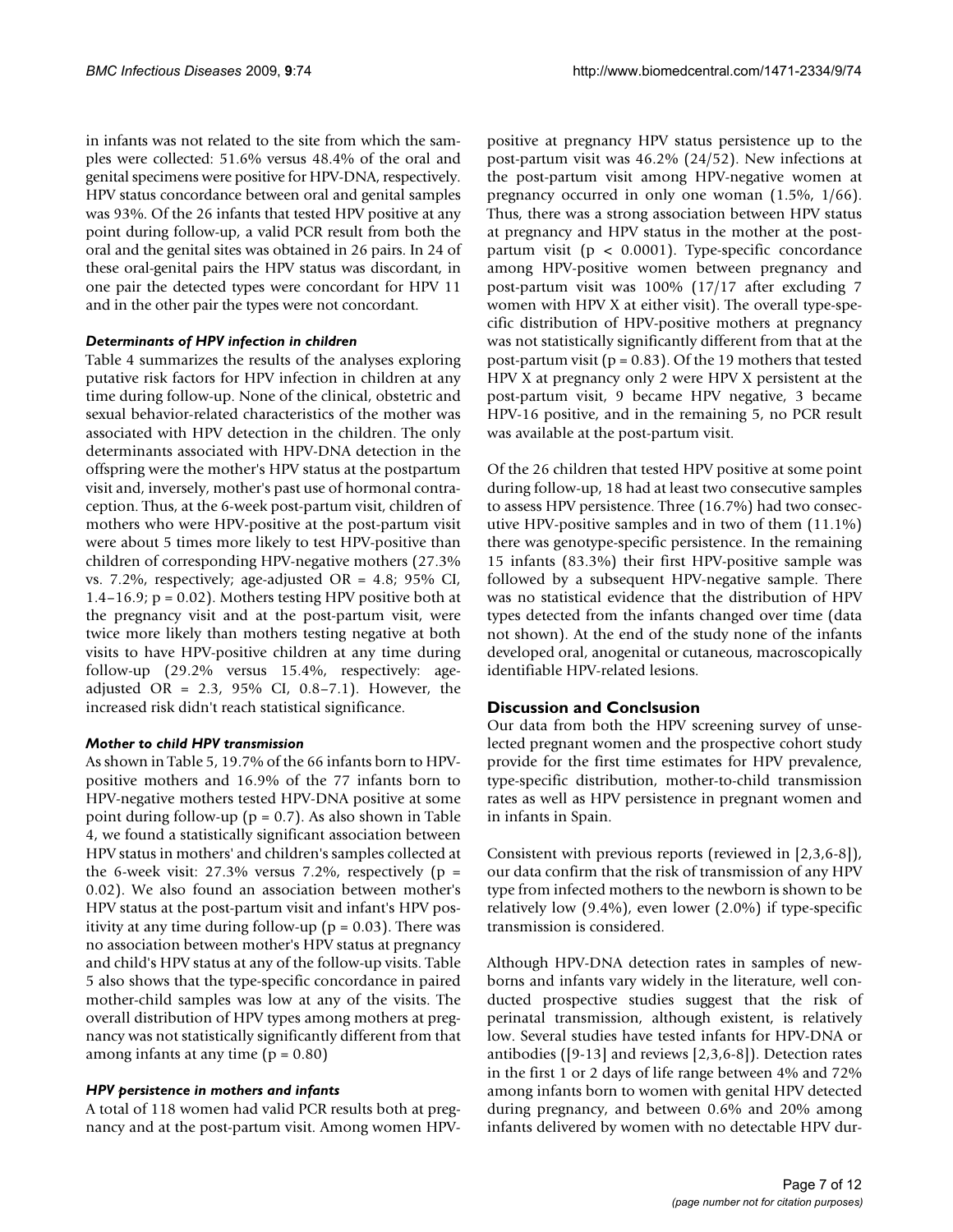**Table 4: Selected determinants of HPV DNA detection in children at any time during follow up.**

| Mother's and pregnancy characteristics             | <b>HPV</b><br><b>Positive/Tested</b> | <b>HPV-positive children</b><br>$(\%)$ | <b>OR</b>   | (95% CI)                     |
|----------------------------------------------------|--------------------------------------|----------------------------------------|-------------|------------------------------|
|                                                    |                                      |                                        |             |                              |
| Total<br>Age at delivery                           | 26/143                               | 18.2%                                  |             |                              |
| $26$                                               | 5/22                                 | 22.7                                   | 1.0         | Reference                    |
| $26 - 30$                                          | 9/45                                 | 20.0                                   | 0.85        | $(0.25 - 2.93)$              |
| $31 - 35$                                          | 8/52                                 | 15.4                                   | 0.62        | $(0.18 - 2.16)$              |
| $>35$                                              | 4/24                                 | 16.7                                   | 0.68        | $(0.16 - 2.94)$              |
| Chi-square p-value                                 | 0.87                                 |                                        |             |                              |
| Weeks of pregnancy at delivery<br>$38$             | 3/13                                 | 23.1                                   | 1.0         | Reference                    |
| $38 - 39$                                          | 15/80                                | 18.8                                   | 0.77        | $(0.19 - 3.14)$              |
| >39                                                | 8/50                                 | 16.0                                   | 0.64        | $(0.14 - 2.84)$              |
| Chi-square p-value                                 | 0.82                                 |                                        |             |                              |
| <b>Type of delivery</b>                            |                                      |                                        |             |                              |
| Eutocic                                            | 12/86                                | 14.0                                   | 1.0         | Reference                    |
| Instrumental                                       | 10/38                                | 26.3                                   | 2.20        | $(0.85 - 5.68)$              |
| Cesarean section                                   | 4/19                                 | 21.1                                   | 1.60        | $(0.45 - 5.75)$              |
| Chi-square p-value<br>Duration of delivery (hours) | 0.24                                 |                                        |             |                              |
| $\leq$                                             | 3/13                                 | 23.1                                   | 1.0         | Reference                    |
| $1-5$                                              | 13/75                                | 17.3                                   | 0.71        | $(0.17 - 2.97)$              |
| $6 - 10$                                           | 7/47                                 | 14.9                                   | 0.60        | $(0.13 - 2.83)$              |
| >10                                                | 3/8                                  | 37.5                                   | 2.10        | $(0.28 - 15.57)$             |
| Chi-square p-value                                 | 0.46                                 |                                        |             |                              |
| <b>Marital status</b>                              |                                      |                                        |             |                              |
| Married or Cohabiting                              | 25/136                               | 18.4                                   | 1.0         | Reference                    |
| Single or Separated<br>Chi-square p-value          | 1/7<br>0.78                          | 14.3                                   | 0.78        | $(0.09 - 7.10)$              |
| Age at first intercourse                           |                                      |                                        |             |                              |
| $\leq$ 17                                          | 9/42                                 | 21.4                                   | 1.0         | Reference                    |
| $18 - 19$                                          | 7/35                                 | 20.0                                   | 0.89        | $(0.28 - 2.79)$              |
| $\geq 20$                                          | 6/37                                 | 16.2                                   | 0.67        | $(0.21 - 2.20)$              |
| Unknown                                            | 4/29                                 |                                        |             |                              |
| Chi-square p-value                                 | 0.84                                 |                                        |             |                              |
| Number of previous pregnancies                     |                                      |                                        |             |                              |
| 0<br>I                                             | 9/46<br>8/47                         | 19.6<br>17.0                           | 1.0<br>0.89 | Reference<br>$(0.31 - 2.61)$ |
| 2                                                  | 5/34                                 | 14.7                                   | 0.79        | $(0.22 - 2.79)$              |
| $\geq 3$                                           | 4/16                                 | 25.0                                   | 1.69        | $(0.35 - 8.29)$              |
| Chi-square p-value                                 | 0.83                                 |                                        |             |                              |
| Lifetime no. of sexual partners                    |                                      |                                        |             |                              |
| $\mathbf{I}$                                       | 9/44                                 | $20.5$                                 | 1.0         | Reference                    |
| $2 - 4$                                            | 8/39                                 | 20.5                                   | 1.01        | $(0.35 - 2.94)$              |
| $\geq 5$                                           | 5/31                                 | 16.1                                   | 0.76        | $(0.23 - 2.57)$              |
| Unknown<br>Chi-square p-value                      | 4/29<br>0.87                         |                                        |             |                              |
| <b>Previous history of STD</b>                     |                                      |                                        |             |                              |
| No                                                 | 15/92                                | 16.3                                   | 1.0         | Reference                    |
| Yes                                                | 5/17                                 | 29.4                                   | 2.19        | $(0.67 - 7.16)$              |
| Unknown                                            | 6/34                                 |                                        |             |                              |
| Chi-square p-value                                 | 0.20                                 |                                        |             |                              |
| Hormonal contraceptive use                         |                                      |                                        |             |                              |
| Never<br>Ever                                      | 10/26<br>12/88                       | 38.5<br>13.6                           | 1.0<br>0.24 | Reference                    |
| Unknown                                            | 4/29                                 |                                        |             | $(0.09 - 0.67)$              |
| Chi-square p-value                                 | 0.005                                |                                        |             |                              |
| <b>Tobacco smoking status</b>                      |                                      |                                        |             |                              |
| Never smoker                                       | 7/33                                 | 21.2                                   | 1.0         | Reference                    |
| Ex-smoker                                          | 5/20                                 | 25.0                                   | 1.21        | $(0.32 - 4.52)$              |
| Current smoker                                     | 10/66                                | 15.2                                   | 0.65        | $(0.22 - 1.96)$              |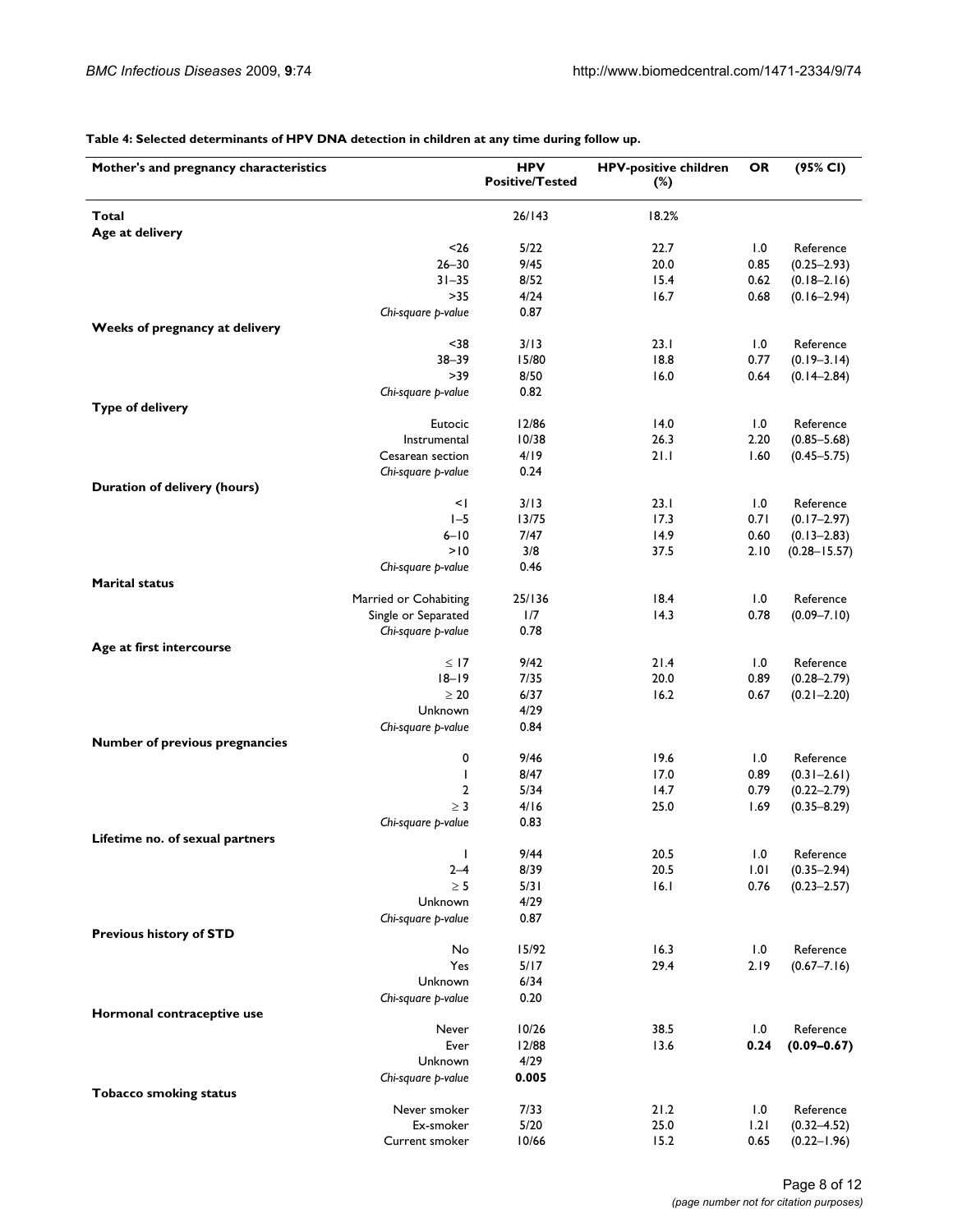| Unknown                                                   | 4/24   |      |      |                 |
|-----------------------------------------------------------|--------|------|------|-----------------|
| Chi-square p-value                                        | 0.55   |      |      |                 |
| Cytology results at pregnancy                             |        |      |      |                 |
| Normal-ASCUS                                              | 21/121 | 17.4 | 1.0  | Reference       |
| LSIL-HSIL                                                 | 3/17   | 17.6 | 1.04 | $(0.27 - 3.98)$ |
| Unknown                                                   | 2/5    |      |      |                 |
| Chi-square p-value                                        | 0.98   |      |      |                 |
| Mother's HPV status at pregnancy                          |        |      |      |                 |
| Negative                                                  | 13/77  | 16.9 | 1.0  | Reference       |
| Positive                                                  | 13/66  | 19.7 | 1.25 | $(0.53 - 2.94)$ |
| Chi-square p-value                                        | 0.66   |      |      |                 |
| Mother's HPV status at post-partum visit                  |        |      |      |                 |
| Negative                                                  | 12/93  | 12.9 | 1.0  | Reference       |
| Positive                                                  | 8/25   | 32.0 | 3.22 | $(1.14 - 9.10)$ |
| Unknown                                                   | 6/25   |      |      |                 |
| Chi-square p-value                                        | 0.02   |      |      |                 |
| Mother's HPV status at pregnancy and/or post-partum visit |        |      |      |                 |
| Negative at both visits                                   | 10/65  | 15.4 | 1.0  | Reference       |
| Positive at either visit                                  | 7/43   | 16.3 | 1.09 | $(0.38 - 3.14)$ |
| Positive at both visits                                   | 7/24   | 29.2 | 2.33 | $(0.76 - 7.10)$ |
| Unknown                                                   | 2/11   |      |      |                 |
| Chi-square p-value                                        | 0.30   |      |      |                 |
|                                                           |        |      |      |                 |

**Table 4: Selected determinants of HPV DNA detection in children at any time during follow up.** *(Continued)*

Models were adjusted by age group ( $\leq 28$ , 29–33,  $\geq 34$ ). No association was found with fetal stress at delivery, parity, duration and intensity of smoking, child's sex, no. of sex partners before or after 20 years of age or history of genital warts.

ing pregnancy. Rates of detection at 6 weeks vary also widely and they are not always significantly different for infants born to HPV positive or negative mothers.

In a carefully conducted large study [13] the HPV prevalence among infants born to HPV-positive women was 4% and among infants born to HPV-negative women was 8%. Consistent with our high rates of HPV X detection, this study found that all positive results in the infants were positive for unclassified HPV types and all of them were preceded or followed by HPV negative specimens. This report and our data clearly show that the few HPV infections detected in infants probably represent low-level genital or non-genital HPVs or may represent horizontal transmission. Taken together the evidence from this and other prospective studies [9,10] strongly suggests that the risk of perinatal transmission of HPVs although existent is relatively low.

A consistent finding from our cohorts of HPV positive and negative pregnant women and their offspring is the evidence for horizontal transmission. First, we found that up to 16.9% of children born to HPV-negative mothers had HPV infections in the first 24 months of life. This percentage is only slightly lower, and not statistically significantly different, than that observed in infants born to HPV-positive mothers (19.7%). Secondly, we found an association between HPV status in the mother at the 6-week postpartum visit and the HPV status in children at the same visit or thereafter. Thus, at the 6-week post-partum visit, children of mothers' who were HPV-positive at the post-partum visit were about 5 times more likely to test HPV- positive than children of corresponding HPV-negative mothers (27.3% vs. 7.2%; age-adjusted OR = 4.8; 95% CI, 1.36–16.88;  $p = 0.02$ ). In contrast, no association was found between mothers' HPV status at pregnancy and children's HPV status at any of the visits combined. Thus, all together, the data in Table 5 indicate that the HPV detected at the post-partum visit in the mother is a stronger determinant of HPV infection in the child than the HPV detected during pregnancy, suggesting that horizontal mother-to-child transmission may play a more important role than vertical transmission in determining HPV DNA detection in children. Mothers themselves, relatives, caregivers and fomites harbour HPVs that can be horizontally transmitted to the child, in particular in the first weeks of life when there is a close caring physical contact relationship with the infant. Indeed, other study designs are needed to properly distinguish vertical from horizontal transmission. These studies should include accurate and repeated HPV detection and genotyping of multiple sites from parents, siblings and care givers as well as assays to distinguish between markers of inert HPV DNA detection and markers of active HPV infection.

In assessing HPV positivity in children born to HPV-negative mothers we can not rule out that these mothers were false HPV negatives at pregnancy. We need to take into account that 52% of the HPV-negative mothers came from the high-risk group of women included in the initial cohort study. Thus, increased HPV exposure may increase risk of false negative results which might somehow partially explain HPV transmission among HPV-negative mothers.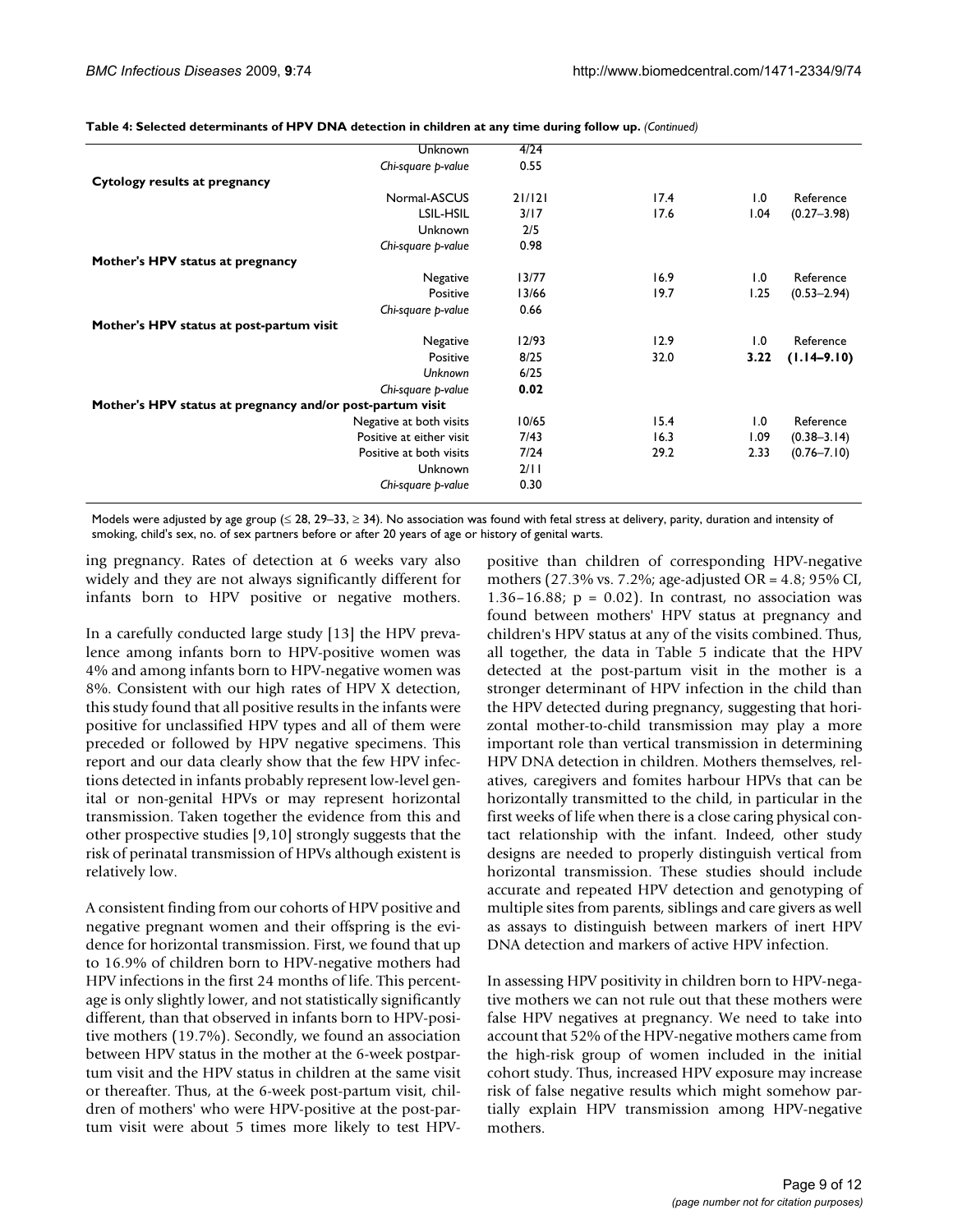**Table 5: Percentage of HPV positive infants at different points during follow-up according to mother's HPV status and specific genotypes detected in mother/child HPV positive pairs.**

|                                                                                                  | Infants' HPV positivity by follow-up period |                                                          |                                   |                                                                              |  |  |
|--------------------------------------------------------------------------------------------------|---------------------------------------------|----------------------------------------------------------|-----------------------------------|------------------------------------------------------------------------------|--|--|
| <b>Mothers' HPV status</b>                                                                       | at 0 to 6 days                              | at 6 weeks                                               | at 3 to 24<br>months              | Any time<br>(0 to 24 months)                                                 |  |  |
|                                                                                                  | % (HPV+/tested)                             | % (HPV+/tested)                                          | % (HPV+/tested)                   | % (HPV+/tested)                                                              |  |  |
| At pregnancy                                                                                     |                                             |                                                          |                                   |                                                                              |  |  |
| <b>HPV</b> negative<br><b>HPV</b> positive                                                       | $3.1\% (2/64)$<br>$9.4\%$ (5/53)            | $11.9\% (7/59)$<br>$13.7\% (7/51)$                       | 7.4% (4/54)<br>$11.8\%$ (4/34)    | $16.9\%$ (13/77)<br>19.7% (13/66)                                            |  |  |
| Mother/child HPV positive<br>pairs with concordant<br>genotypes<br>[types in mother/child pairs] | $I$ of 5<br>[16,6,11/6,11]                  | 2 of 7<br>[16/16; 18/18]                                 | $2$ of 4<br>[16/16; 18/18]        | $4$ of 13<br>[16,6,11/6,11; 16/16; 16/16; 18/<br>181                         |  |  |
| Mother/child HPV positive<br>pairs with discordant<br>genotypes<br>[types in mother/child pairs] | $4$ of 5<br>[18/6, 11; X/X; X/X; X/31]      | $5$ of $7$<br>[18/6, 11; 18/6, 11; X/X; X/X;<br>$16/X$ ] | $2$ of 4<br>[6,11/16; X/X]        | 9 of 13<br>[18/6, 11; 18/6, 11; 6, 11/16; X/<br>31; X/X; X/X; X/X; X/X; X/X] |  |  |
| Fisher's exact test*                                                                             | 0.2                                         | 0.8                                                      | 0.7                               | 0.7                                                                          |  |  |
| At 6 weeks postpartum<br><b>HPV</b> negative<br><b>HPV</b> positive                              | $2.7\%$ ( $2/74$ )<br>$11.1\% (2/18)$       | $7.2\%$ (6/83)<br>27.3% (6/22)                           | $6.2\%$ (4/65)<br>$21.4\%$ (3/14) | 12.9% (12/93)<br>32.0% (8/25)                                                |  |  |
| Mother/child HPV positive<br>pairs with concordant<br>genotypes<br>[types in mother/child pairs] | $0$ of $2$                                  | $2$ of 6<br>[18,6,11/6,11;18/18]                         | $2$ of $3$<br>[18/18; 16,6,11/16] | $3$ of $8$<br>[18,6,11/6,11;18/18;16,6,11/<br> 6                             |  |  |
| Mother/child HPV positive<br>pairs with discordant<br>genotypes<br>[types in mother/child pairs] | $2$ of $2$<br>[16/X; 18/6, 11]              | $4$ of 6<br>[18/6, 11; X/X; 16, 6, 11/X; X/<br>6, 111    | $1$ of 3<br>[6,11/16]             | $5$ of $8$<br>[18/6, 11; 6, 11/16; X/X; 16/X;<br>$X/6,$   ]                  |  |  |
| Fisher's exact test $*$                                                                          | 0.2                                         | 0.02                                                     | 0.1                               | 0.03                                                                         |  |  |

\* For the association between HPV status in mother and HPV status in child

Our results do not support a high prevalence of HPV during pregnancy: 6.5% of the unselected group of women was positive for HPV-DNA by consensus PCR. This relatively low HPV prevalence in pregnant women correlates with the low prevalence of HPV infection in the female general population (between 1.3% and 2.4%) [14,15] and the low incidence rate of cervical cancer in Spain [15]. Still, our HPV prevalence estimate among pregnant women is between 3 and 5 times higher than that observed in the female general population, confirming the findings from other studies showing that pregnant women do have a higher HPV-DNA detection rate than un-pregnant women [6,16-18]. It has been argued that immunological or hormonal changes could modulate the rate of HPV positivity and clearance during pregnancy [18,19]. While some authors report evidence that pregnancy decreases clearance of high-risk HPV types in the first two trimesters of pregnancy [16,18,19], others question these findings [20,21].

As expected, and consistent with the sexual mode of transmission of HPV infections, we found that an early age at first sexual intercourse, a high number of sexual partners, particularly before the age of 20, a previous history of genital warts or STDs as well as a current squamous intraepithelial lesion in the cervix as diagnosed by cytology, were the strongest determinants of HPV positivity in pregnant women (Table 3). These expected associations provide further internal validity to our complex study.

As shown in Table 4 none of the obstetric variables collected in the study, including cesarean section delivery,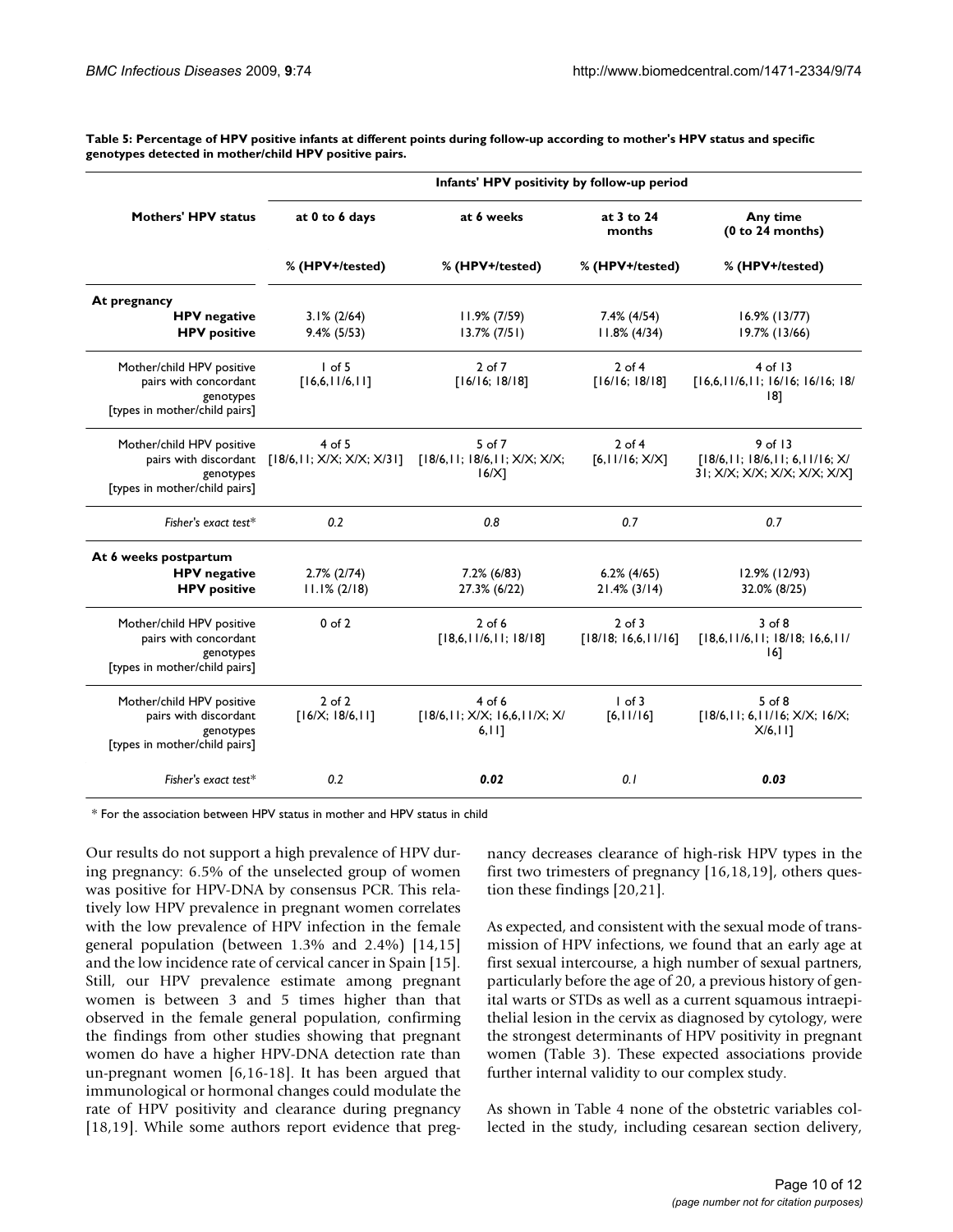were associated with HPV positivity in children at any time during follow-up. The effect of cesarean section on HPV transmission among HPV-positive pregnant women could not be assessed due to the low number of HPV-positive children born by cesarean section. Concerning reproductive variables, only ever use of hormonal contraception was associated with a reduced risk of HPV in the child. We do not have any biologically plausible explanation for this inverse association. Since such a relationship has never before been reported one should be cautious in its interpretation. Concerning HPV in the mother the only correlate found for HPV positivity in the child at any point during follow-up was the mother's HPV positivity at the post-partum visit. Again, this finding suggests that HPV at the post-partum visit may be more determinant for child's HPV infections than HPV at pregnancy. It is worth noting that mothers that had HPV status persistence from pregnancy to the post-partum visit had a higher percentage of HPV-positive children (29.2%) as compared to mothers negative at the two visits (15.4%) or HPV positive in only one of the two visits (16.3%). However, the association did not reach statistical significance (Table 4).

In interpreting these results it should be considered that our reported HPV type-specific distribution is probably biased towards an overestimated detection of HPV X, as the samples that tested positive with the generic probe were tested with only seven type-specific probes (HPVs 6,11,16,18,31,33, and 39). Thus the high percentage of samples classified as HPV X could be true rare genital HPV types, cutaneous types (unlikely because of the poor efficiency of the primer system in detecting cutaneous types) or still untyped HPVs. Furthermore the MY09/MY11 primer system has been improved by the PGMY primer system in terms of higher reproducibility of primer synthesis as well as detection of mucosal HPVs. Unfortunately, very few samples remained available for retesting with the newer PGMY system. This limitation may also have resulted in an underestimation of the true underlying type-specific concordance.

In conclusion, our study, conducted in a population at low risk for HPV and cervical cancer, confirms that highrisk HPV genotypes can be vertically transmitted to the child, although the risk of vertical transmission is relatively low. In this study, if we exclude untyped (HPV X) infections, HPV 16 has been found to be the most frequent type detected both in mothers and infants. Infants of women who tested HPV positive at six weeks after delivery are nearly five times more likely to test HPV positive than infants of HPV-negative mothers. HPV persistence in infants is a rare event. Given the substantial HPV positivity observed in children born to HPV-negative mothers, these data suggest that vertical transmission may not be the sole source of HPV infections in children and that horizontal mother-to-child transmission may play also a role. It remains to be seen whether this alternative mode of HPV transmission and acquisition may have an impact in several areas, including vaccination strategies, epidemiological studies, and the clinical management of children with HPV-associated diseases.

# **Competing interests**

XC: Research Grants (GlaxoSmithKline, Merck Sharp & Dohme, Sanofi Pasteur MSD); Speakers Bureau (Glaxo-SmithKline, Sanofi Pasteur MSD); Steering Committee (GlaxoSmithKline, Sanofi Pasteur MSD). GA: Travel grants (GlaxoSmithKline, Sanofi Pasteur MSD,). SdS: Research Grants (Merck & Co. Inc., Sanofi Pasteur MSD). FXB: Advisory Board (GlaxoSmithKline, Merck Sharp & Dohme, Sanofi Pasteur MSD); Speakers Bureau (Glaxo-SmithKline); Research Grants (Merck Sharp & Dohme, Sanofi Pasteur MSD, Qiagen).

# **Authors' contributions**

XC, TD, FXB, SdS were the principal epidemiological investigators in the various phases of this long study, conceived the study, wrote the protocols, assured funding, identified clinical investigators and study personnel, supervised statistical analyses and performance of laboratory assays, and wrote the manuscript. MPC, TD wrote the HPV assays protocols, performed the HPV DNA detection and genotyping of the samples validating the techniques with other referent HPV laboratories, created the HPV data base, wrote part of the methods section and made substantial comments to the manuscript. AG, RR, JMP were the clinical investigators (two ObGyn and one pediatrician), trained and supervised study clinical staff (nurses, gynecologists and pediatricians) and sample collection throughout the study, and made substantial contributions to the manuscript. MJQ, JM, GA coordinated the field work in terms of study implementation and data collection, designed the study data collection forms, created clinical and laboratory databases, implemented quality assurance procedures, made the statistical analyses, produced the working and final tables and made substantial comments to the manuscript.

# **Funding**

The work was partially supported by Spanish public grants from the Instituto de Salud Carlos III (grants FIS PI93/ 0335, FIS PI98/0699, FIS PI030240, FIS PI061246, RCESP C03/09, RTICESP C03/10, RTIC RD06/0020/0095 and CIBERESP), from the Agència de Gestió d'Ajuts Universitaris i de Recerca (AGAUR 2005SGR 00695), and from the Marató de TV3 Foundation (051530), who had no role in the data collection, analysis or interpretation of the results.